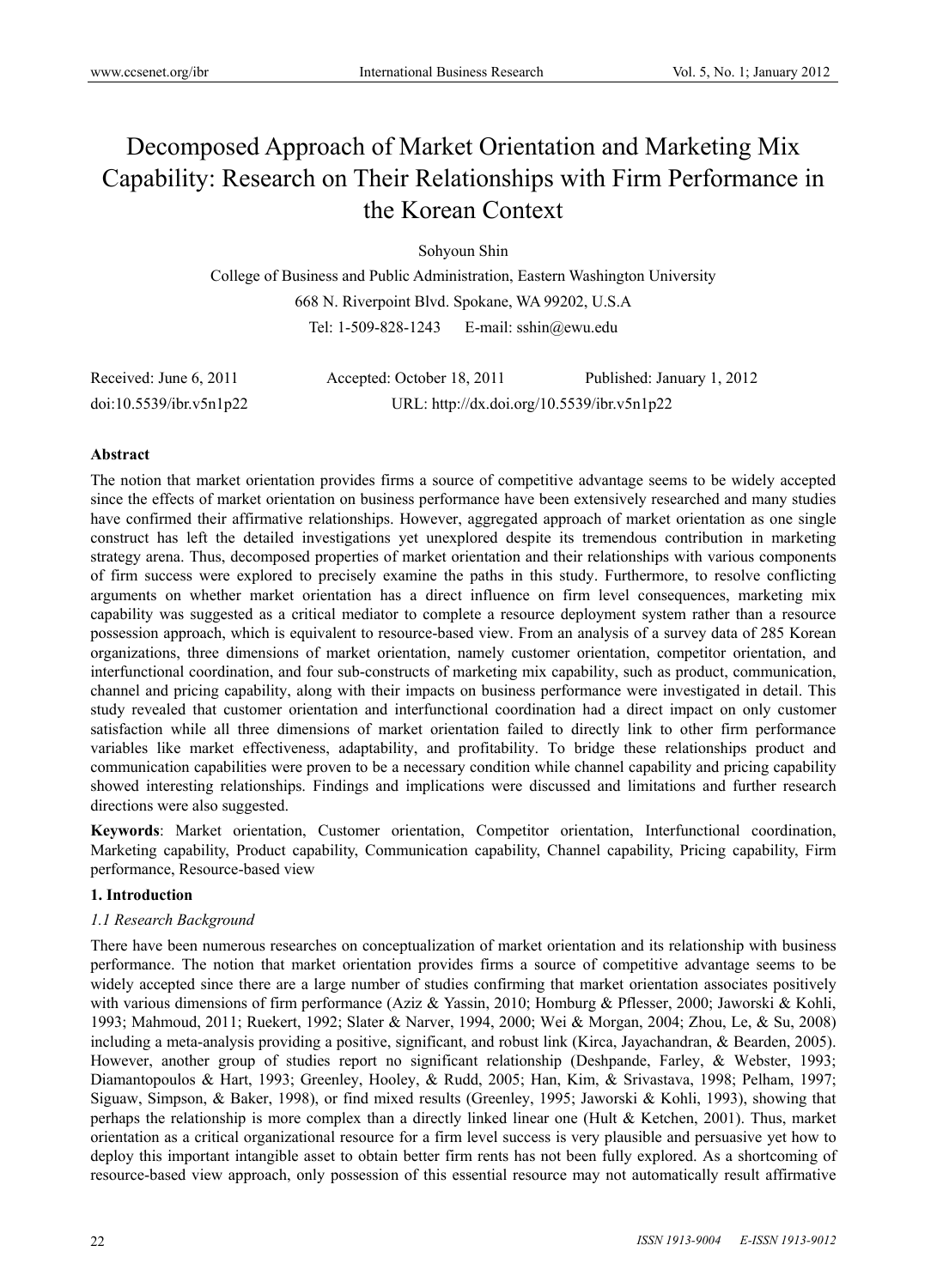business consequences. The actualization through organizational capability should provide a missing link between market orientation and business performance drawing a whole structure of resource deployment system. Furthermore, to understand the detailed natures of market orientation, a disaggregated view of market orientation; customer orientation and competitor orientation; has been started to treat each component as an important separate construct in developing a competitive advantage (Gatignon & Xuereb, 1997; Lukas & Ferrell, 2000). Therefore, researches on market orientation should shift its focus, moving from the study of the effect of single-dimensioned market orientation on business performance to the study of the impact of decomposed level of market orientation on firm performance and understandings of the distinctive characteristics of each dimension as a separate construct.

The objective of the study is to examine the detailed effects of the decomposed variables of market orientations; customer orientation, competitor orientation, and interfunctional coordination, on firm level performance variables through a mediator of marketing mix capability. All these three focal constructs are to be investigated at the disaggregated level to provide deeper understandings on how organizational resources like customer intimacy and close sensing on competitors' actions are engineered through marketing execution tools and ultimately transform into business performance. All the detailed relationships are to be suggested based on the specific theoretically driven paths in this study. Thus, the findings may provide new insights regarding the process by which market orientation is connected with firm performance and also indicate that market orientation requires complementary organizational capabilities if its values are to be fully realized. This study provides a new empirical support for the complete resource deployment system of market orientation-capability-performance in the Korean context.

#### *1.2 Research Model*

Figure 1 illustrates the research model in this study. The author proposes the relationship among three components of market orientation and four types of marketing mix capability with four dimensions of firm performance. More specifically, the author attempts to derive the layered relationships among market orientation, critical mediating factor for firm success; marketing capability, and business performance, which is firm level consequence of customer satisfaction, market effectiveness, adaptability, and profitability.

#### **2. Theoretical Background and Hypotheses**

A review of the literature reveals diverse definitions of the market orientation. Narver & Slater (1990) define market orientation as "the organization culture that most effectively creates the necessary behaviors for the creation of superior value for buyers and, thus, continuous superior performance for the business" (Narver & Slater, 1990, p. 21). By suggesting that market orientation is essentially an 'organization culture,' Narver and Slater (1990) appear to adopt a cultural perspective (Deshpande & Webster, 1989). This culture comprises three behavioral components: customer orientation, competitor orientation and interfunctional coordination (Narver & Slater, 1990). In other hand, Kohli & Jaworski (1990, p. 6) define market orientation as "the organization-wide generation of market intelligence pertaining to current and future customer needs, dissemination of intelligence across departments, and organizationwide responsiveness to it." Both concepts of market orientation place the highest priority on the profitable creation and maintenance of superior customer value, so market orientation and its positive effects on business performance including new product success and profitability have been extensively studied (e.g., Grinstein, 2008; Han, Kim, & Srivastava, 1998; Jaworski & Kohli, 1993; Narver & Slater, 1990; Slater & Narver, 1994, 2000; Zhou & Li, 2010).

However, cultural orientation or organizational climate like customer and competitor orientation doesn't seem to reach out to business performance in a direct way without any execution mechanism. Thus, this principal question concerning how each of decomposed values of market orientation transforms into firm performance and if there should be a mediator, how they collectively enable the organization to better perform through the mediator should be explored and answered. The author proposes that marketing mix capability may complete the missing bridge between market orientation and business performance since marketing capability is defined as "an organization's repeatable patterns to apply the resources of the firm to the market-related needs of the business" (Amit & Shoemaker, 1993; Day 1994; Shin, Lee, & Chaiy, 2009; Vorhies & Morgan, 2005). The detailed paths among market orientation; customer orientation, competitor orientation, and interfunctional coordination; and marketing mix capability; product, communication, channel, and pricing capability; with firm performance; customer satisfaction, market effectiveness, adaptability, and profitability are to investigate in this study.

# *2.1 Customer Orientation, Marketing Mix Capability and Firm Performance*

Customer orientation emphasizes the sufficient understanding of the target customers so as to deliver superior values for them. Thus, customer-oriented firms show a continuous and proactive disposition toward identifying and meeting customers' expressed and latent needs (Han, Kim, & Srivastava, 1998). With customer-oriented values, firms excel in creating and maintaining bonds with customers and therefore obtain affirmative attitudes, linking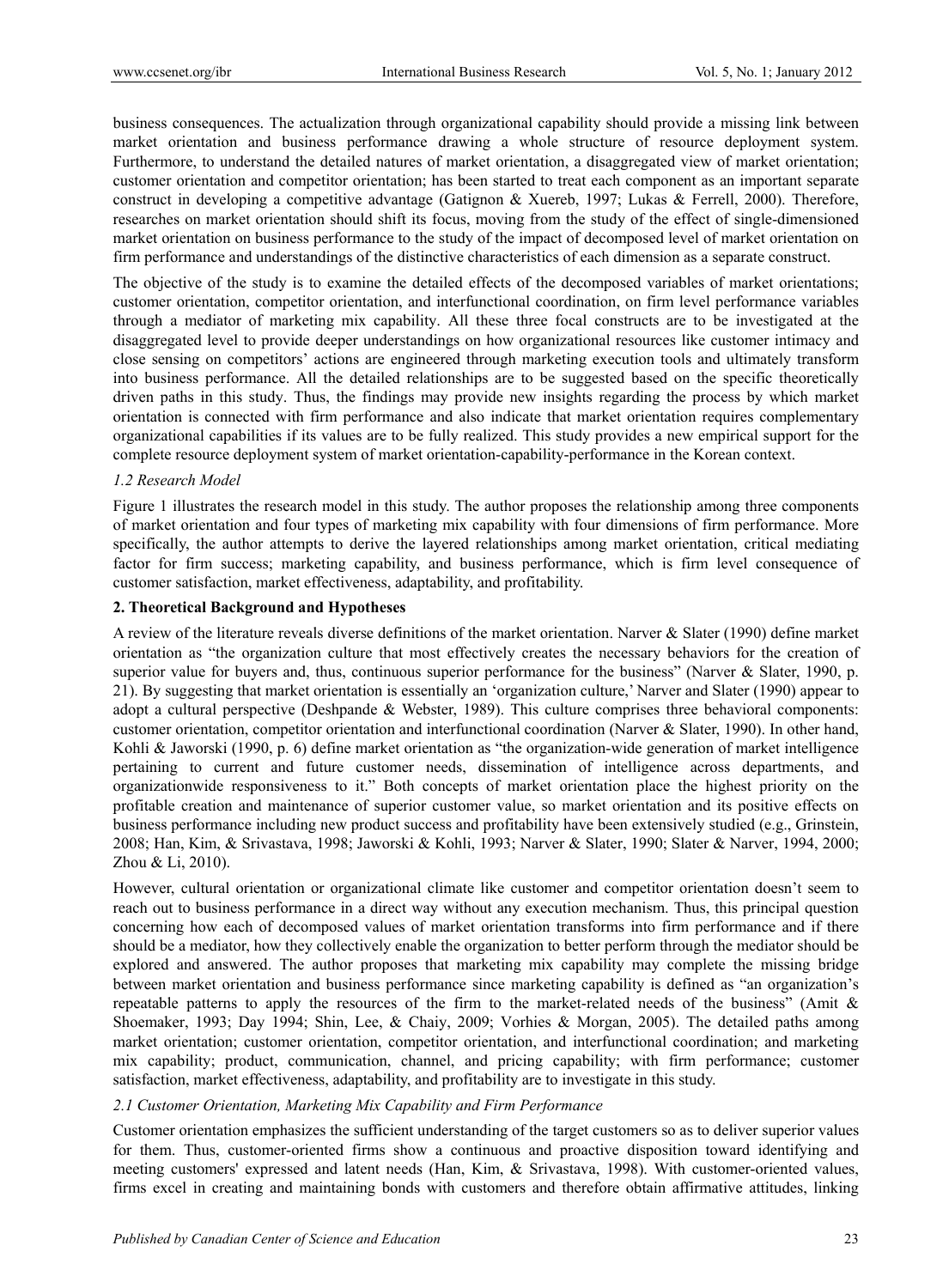customer satisfaction as well as positive financial outcomes (Zhou & Li, 2010). However, in some cases cultural value like customer orientation is not just enough for cultivating firm performance. To deploy this strategic orientation for better firms' results, well-designed marketing functional process may be needed as a sufficient condition to enable it. Hence, marketing mix capability is expected to act as a connecting engine by carefully reforming a new solution, developing novel approaches of advertisements and sales promotions, providing a right range of the pricing scheme, and placing products at the right place and time for the customers. These carefully programmed and deployed marketing activities can transform the organizational cultural level of customer orientation to better customer satisfaction, market share growth, and profitability. From its clear concept, it is very plausible that marketing mix capability links an essential intangible asset of the firm like customer orientation to better firm performance. Especially when customer needs change in rapid, customer orientation enables firms to recognize those changes, and guides themselves to investigate necessary actions and build relevant abilities to develop appropriate programs to meet customers' needs. When the market circumstances are rather stable, each different aspects of marketing mix capability can also be continuously enhanced by sharing core values in customer-centric view. As implied, firms should be customer-oriented and equipped with marketing mix capability to effectively employ this orientation for optimal level marketing activities, which may result in firm performance. Hence, the author hypothesizes that:

H1: Customer orientation of a firm increases its business performance via marketing mix capability.

#### *2.2 Competitor Orientations Marketing Mix Capability and Firm Performance*

Competitor orientation focuses on understanding the strengths and weaknesses of existing and potential competitors as well as on monitoring their behaviors to convert into better ideas to meet the latent and potential needed of the customers (Narver & Slater, 1990). With a deep understanding of rivals, a firm can assess its position, determine appropriate strategies, and respond quickly to competitors' actions by promptly altering precise actions in a short run and also by developing modified marketing programs in a long run. Grinstein (2008) has claimed that market orientation components positively affect new product process, which is also a critical part of marketing mix capability, and the effect of competitor orientation to new product success depends on a minimum level of customer orientation in his meta-analysis. In a longitudinal study of retail industry, competitor orientation is proven to have a strong impact on business performance (Nobel, Sinha, & Kumar, 2002). Meanwhile, some other studies have failed to prove the relationship between competitor orientation and market adaptive capability, which is organizational competency of reacting properly to changes in market needs with new products or new market creation (e.g., Zhou & Li, 2010). Although the exact relationship between competitor orientation and marketing mix capability has rarely been explored, competitor orientation is still expected to facilitate firms' marketing mix capability. Firms should adapt the market dynamics caused by competitors and try to better understand the altered market needs, hence better firm performance because the objective of competitor-centered approach is to keep pace with or remain ahead of competitors (Han, Kim, & Srivastava, 1998). In addition, competitor orientation helps firms configure or reconfigure their resources to provide advanced customer values and satisfaction by investigating competitive, differentiated, and also distinctive marketing programs. Specifically, firms' ability of competitive pricing strategy, differentiated channel management, and unique marketing communications can be better supported by high level of organizational competitor orientation. These combinations of resources and capability may result in better firm performance. Hence, the author hypothesizes that:

H2: Competitor orientation of a firm increases its business performance via marketing mix capability.

#### *2.3 Interfunctional Coordination, Marketing Mix Capability and Firm Performance*

The third of the three core components of market orientation is interfunctional coordination that is the coordination of personnel and other resources from throughout the company to create value for customers. Companies that seek effective interfunctional coordination do so from a understanding that all departments in a firm should be sensitized to act in the best interests of the customer and that each department is important in delivering superior customer value. Porter (1985) emphasizes that every department, facility, branch office and other organizational unit has a role that must be defined and understood and all employees, regardless of their distance from the strategy formulation process, must recognize their role in helping a firm achieve and sustain competitive advantage. There are many potential interfaces between the company and its customers hence the need to ensure all functional areas are committed to delivering superior value. As a component of market orientation interfunctional coordination has been proven to have a direct or an indirect link to various dimensions of business performance such as new products development (Grinstein, 2008; Han, Kim, & Srivastava, 1998), profitability (Narver & Slater, 1990), and overall business performance (Jaworski & Kohli, 1993). However, there are relatively little studies which exclusively focus on the direct relationship between interfunctional coordination and business performance although there is a general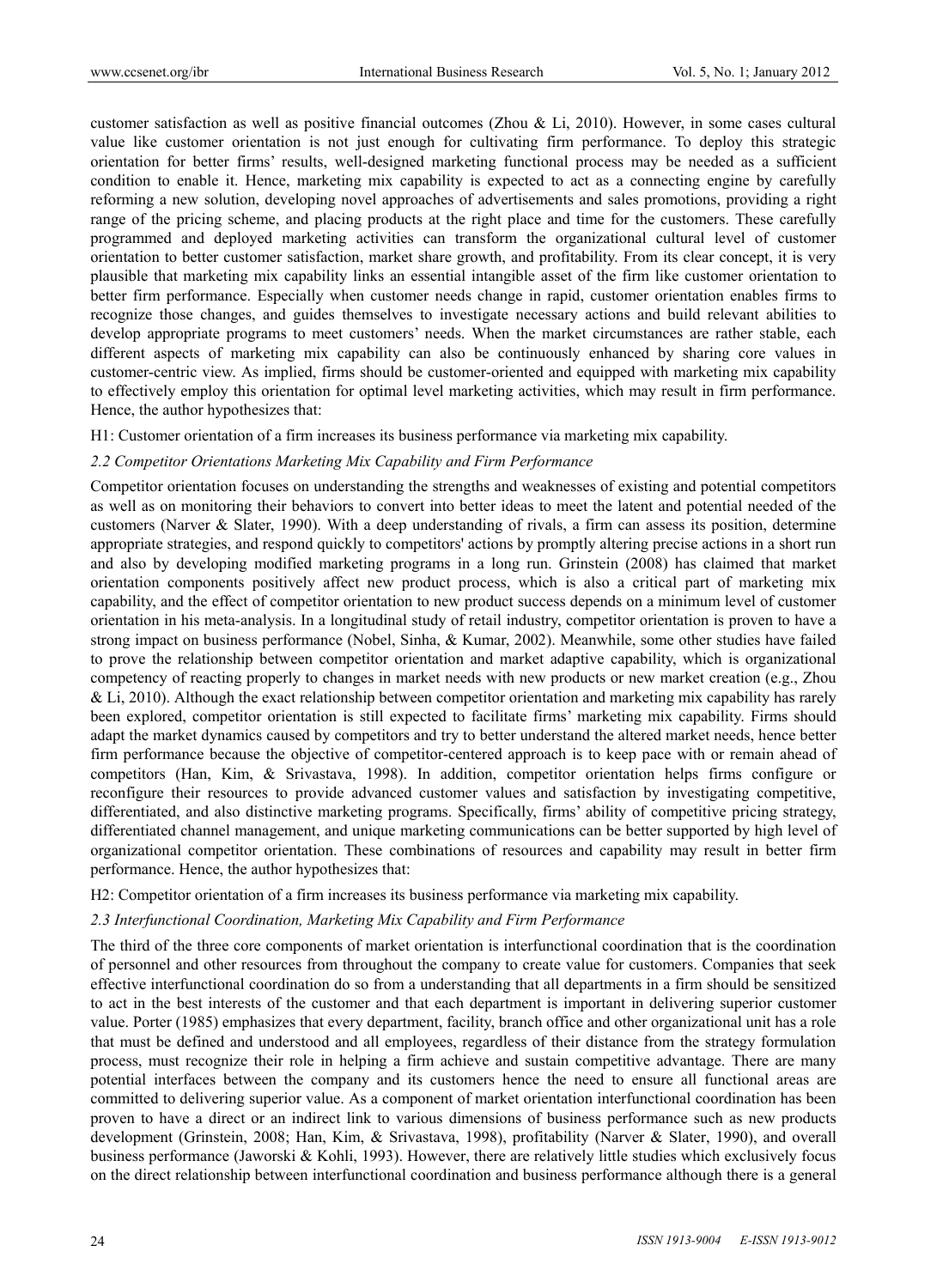notion that the overall effectiveness of the company's value proposition linking to profitability may be significantly compromised with interfunctional supports. This organizational value is expected to contribute to business performance if it is correctly guided to be used on which specific marketing activities. Therefore, interfunctional coordination may help firms generate better customer value when it is combined with execution abilities of marketing programs such as advanced new solution development process, integrative marketing communications and well supported networks design. Hence, the author hypothesizes that:

H3: Interfunctional coordination of a firm increases its business performance via marketing mix capability.

#### **3. Research Design**

#### *3.1 Sampling the Population*

Survey with a convenience sampling method was used in this study. The sample was restricted to the area of Seoul the capital of South Korea and its metropolitan coverage since more than one quarter of the total population resides. Moreover most suitable organizations as representative samples are located within this area. Using a list of Korean top 500 firms in terms of sales a contact list of marketing and relevant department managers was formulated. Also not to be idiosyncratic to any specific industry type or size of the firms, the data were also collected from various other sources. Though it was more like a random data collection, several restricted conditions were applied. No more than two participants from the same organization joined the survey and the size and the life of the organizations were also strictly controlled not to fall into too small and young businesses only. Respondents were selected based on their responsibilities concerning various marketing related functions based on their self-identified expertise in the relevant area. The detailed instructed questionnaire with the cover letter explaining the research objectives was sent to the key informants by email after the initial contact. There were total two times of follow-up calls and also emails to encourage their participation. Data collection occurred over six weeks and resulted in a sample of 298. After discarding 13 unusable questionnaires, total 285 were determined to use for analysis.

#### *3.2 Sample Characteristics*

Among 285 companies 107 were manufacturing and 105 were service organizations. The average firm age was over 27 years ranging from 2 to 120 years. 82.4% of all the organizations, or strategic business units, had at least more than 100 employees with the minimum of 10. 61.4% of the respondents were managers or above and 51.6% were in marketing related functions including marketing, sales and strategy. Also respondents in research and development were 50 or 17.5% and in general management were 26 or 9.1%. The average working years of the participants in the current job was 6.4 years ranging from 2 to 27. Demographic information of the samples is in Table 1.

#### *3.3 Data Collection and Procedure*

To avoid any method bias, the procedure of data collection was carefully designed. The respondents' answers were concealed to be anonymous such that this procedure should reduce their evaluation apprehension and the tendency of being socially desirable, which are the known sources of common method effects obtained by a common rater (Podsakoff, MacKenzie, Lee & Podsakoff, 2003). Furthermore, to detect possible problems with non-response error, the author used two methods. First, according to the test for non-response bias by Armstrong & Overton (1977), the tests between early and late respondents; first three weeks vs. last three weeks; were checked to examine the differences regarding the characteristics across the samples. Second, the author also did a t-test comparing the means of all variables for the random sample versus all other respondents. From two tests, the author found no statistically significant differences. Hence, on an overall basis, it was concluded that the likelihood of non-response bias was minimal (Armstrong & Overton, 1977). Following Narver & Slater (1990), the unit of analysis in our study was the respondent's 'business unit' as it operates in its 'principal served market.'

#### *3.4 Measures*

All of the measures used in this study were drawn from the existing literature. After the relevant original scales were fully examined and translated into a local language, they were altered and adapted. However, adaptation and alteration levels varied depending on the scales to fit the research contexts. Market orientation was asked in total twelve items; customer orientation in four items, competitor orientation in four items, and interfunctional coordination in four items. These measures were slightly adjusted based on the original items of the previous studies by Narver & Salter (1990) and Gatignon & Xuereb (1997). Marketing mix capability was asked in total nineteen items; product capability in four items, communication capability in five item, channel capability in five item, and pricing capability in five item. These items were reconstructed based on the various sets of marketing capability measures in the previous studies (e.g., Vorhies & Morgan, 2003).

For the dependent constructs total fourteen subjective measures; customer satisfaction in four items, market effectiveness in four items, adaptability in three items, and profitability in three items were adopted from the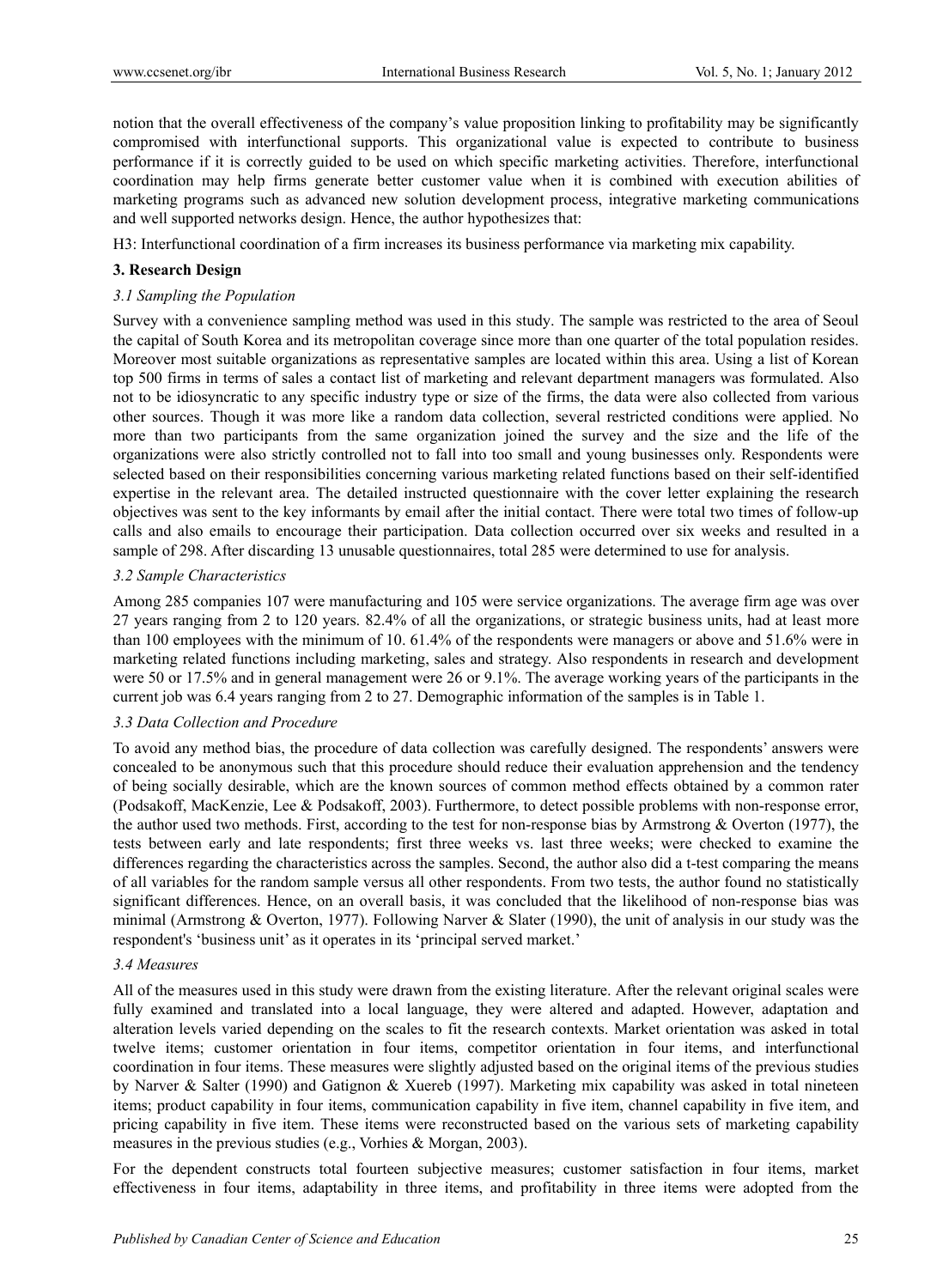previous studies. The respondents' subjectively evaluated their own firm's customers' satisfaction was measured as customer satisfaction, using a synthesis of previous measures (e.g., Fornell, Johnson, Anderson, Cha, & Bryant, 1996; Vorhies & Morgan, 2005). It represents the effectiveness of the organization in delivering value to its customers (Day & Wensley, 1988; Kaplan & Norton, 1996). Market effectiveness, using a scale that tapped the degree to which the firms' market-based goals had been accomplished (e.g., Ruekert, Walker, & Roering, 1985; Vorhies & Morgan, 2003), was also measured as one of business performance. Adaptability was measured, that represents the ability of the firm to respond to changes in its environment (Ruekert, Walker, & Roering, 1985) and is considered to ultimately reflect in the market success of an organization's new products and/or services (Kaplan & Norton, 1996; Ruekert, Walker, & Roering, 1985). Profitability, using perceptual scales related to financial performance over the past twelve months (e.g., Morgan, Clark, & Gooner, 2002) was also asked. Profitability is that efficiency relates to the ratio between organizational outputs and the required inputs (Ruekert, Walker, & Roering, 1985) and frequently viewed by some researchers as the ultimate organizational outcome (e.g., Hunt & Morgan, 1995).

All measures used are 7-point, Likert-type scales with the anchors 1=strongly disagree to 7=strongly agree. For further information and analysis, industry of firm and the year duration the firm has operated were asked including the numbers of employees and annual dollar sales. The number of years the respondents work and their professional functions were also recorded as control variables.

#### *3.5 Measure Item Modification and Questionnaire Translation*

To develop the measures for marketing mix capability raw scales were created based on the relevant literature reviews and interviews with marketing experts both in academic and practical fields. The basic categorizations were accepted based on marketing mix tools and relevant studies concerning marketing capability. However, for marketing mix capability, there are some studies approaching as a single construct (e.g., Chang, 1996; O'Cass & Weerawardena, 2010; Weerawardena, 2003), and as multiple constructs (e.g., Tsai and Shih, 2004; Morgan, Vorhies, & Mason, 2009; Vorhies & Morgan, 2005). Thus, the author decided to reconstruct the items based on the set developed by Vorhies & Morgan (2005) as specific marketing capability and other sub-divisional sets of the measures from the studies by Day (1994), Moore & Fairhurst (2003), and O'Cass & Weerawardena (2010). Through a sophisticated scales development procedure, four areas were determined. Product capability covers more than new product development in this study. This concept pertains to new product development, current product management, and total portfolio control. The scales from promotion capability and sales capability were found to be highly correlated so they were combined as communication capability. Communication capability contains marketing promotion effectiveness including advertising and public relations, and sales promotion skills for the long-term benefits. Channel capability consists of channel management and network competency including alliance formulation. Pricing capability holds sophisticated skills on price setting and adjustment, and monitoring and responding to competitor's pricing.

In the process of translating original English measures into Korean, the author conducted several interviews with business experts and researchers in the related fields again. To enhance translation equivalence, the translation–backtranslation method was used (Douglas & Craig, 1983). The translated questionnaires were also pre-tested by fifteen master course students with at least one-year field experience in the metropolitan area of Korea. Pretest samples were not included in the analysis sample since some of the items were amended or even dropped to better fit the context for this study.

#### **4. Data Analysis and Results**

#### *4.1 Reliability Check*

The measurement properties of the scales in this study were assessed via confirmatory factor analysis (CFA) and reliability check. In the CFA model all the constructs represents first-order factors. The measurement model showed a good fit with  $\chi^2$ = 1826.35 (RMSEA = .061, SRMR = .048, CFI = .92, NNFI = .91). All items were loaded significantly on their designated constructs with no evidence of cross-loading. Factor and item loadings all exceeded .65, with t-values between 11.56 and 21.02. A test of reliability using Cronbach's coefficient alpha showed that all three sub-constructs of market orientation exceeded Nunnally's (1978) standard of .70 (customer orientation: .90; competitor orientation: .83; interfunctional coordination; .91). Cronbach's alpha for all of marketing mix capability also exceeded Nunnally's (1978) standard (product capability: .85; communication capability; .93; channel capability: .92; pricing capability: .92). All the dependent measures also satisfied the cut-off standard (customer satisfaction: .94; market effectiveness; .91; adaptability: .91; profitability: .92). Therefore, the author established support for convergent validity (Bagozzi & Yi 1988) of the constructs, exhibiting good measurement properties. The summed means of all the measures were used for the hypotheses analysis.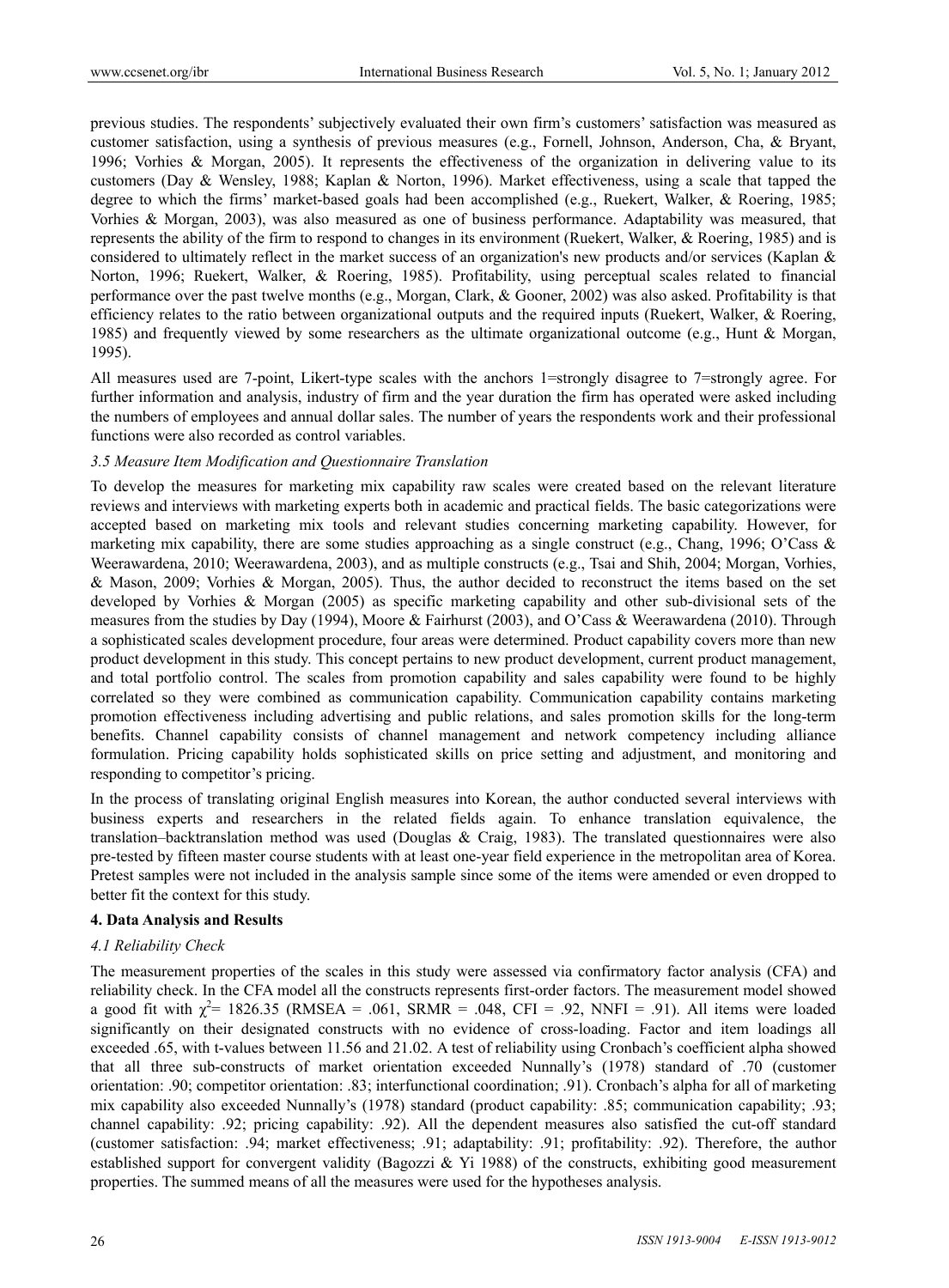# *4.2 Research Model Test Results*

The presented path model was assessed using multi-level regression with SPSS suite. First, all affirmative relationships between all three components of market orientation and all four marketing mix capability were supported. For customer orientation an influence of .367, .314, .127, and .214, for competitor orientation an influence of .355, .276, .329, and .338, and for interfunctional coordination an influence of .110, .199, .230, and .125 on product, communication, channel and pricing capability in order were found. All the relationships were statistically supported. However, only product and communication capability were proven to have positive impacts on all four dimensions of firm performance; customer satisfaction, market effectiveness, adaptability, and profitability. Specifically, the impacts of product capability on each of business performance values were .408, .377, .352, and .399 and the impacts of communication capability were .548, .426, .574, and .336 in order. Meanwhile pricing capability on customer satisfaction and channel capability on profitability only showed statistically proven relationships (104 and -.144 in order). Interestingly, the relationship between channel capability and profitability showed a negative correlation, which was an opposite of the predicted direction. One more interesting result was that competitor orientation showed a negative direct link to customer satisfaction (-.120) although customer orientation and interfunctional coordination were proven to have direct positive impacts on customer satisfaction (.122 and .117 in order). The results of the analysis of all the paths in the proposed model were presented with R square (Adj. R square) and F values for each equations in Table 2 and Table 3.

# **5. Discussions**

# *5.1 Findings and Implications*

This study delivers several meaningful contributions. First, this study provides another evidence that market orientation links to business performance in indirect way. Without marketing mix capability none of customer orientation, competitor orientation, or interfunctional coordination has directly contributed to better firm performance except customer satisfaction. Especially, competitor orientation has been proven to have a direct negative impact on customer satisfaction in this study, and it is certain that a critical mediator like marketing capability is needed to neutralize its impact, or even turn its negative influence into positive. Through two types of marketing mix capability, which are specific organizational processes of product development and marketing communication, competitor orientation has successfully converted its critical contribution to firm rents. Second, as a critical mediator, product and communication capabilities have satisfyingly linked all three sub-constructs of market orientation with business performance. However, pricing capability has shown an affirmative relationship with only customer satisfaction while channel capability has shown a negative connection with profitability. This interesting result suggests further investigation between marketing mix capability and business performance while clearly indicates product and communication capabilities are the most critical connectors between market orientation and firm performance. Third, among control variables firm size and industry type also have presented interesting relationships with business performance. Large firms have proven to have a better capability of product and communication while manufacturing industry has shown to have a better ability on pricing strategy than service firms. It may be worthwhile to investigate more regarding the influence of control variables to deeper understand the relationship with the focal constructs. Forth, by assessing all the relationships of the focal constructs at a disaggregated level, this study has provided very detailed guidelines to the academicians and business practitioners on how to utilize organizational resources as a competitive advantage creator. The importance of learning the systematic process towards business performance started from market orientation has been proven in this study.

The author also believes that the findings provide a few implications in the context of execution of marketing strategy to marketing practitioners searching a way out from harsh competitive environments. First, to blossom an organization's business, marketing executives should accept that essential cultural value like market orientation plays an important role to obtain better business results but should not assume as a sufficient condition. Rather they should foster marketing capability including product and communication ability since these two capabilities have proven to be the most impactful factor in the study. Since only possession of cultural orientation does not automatically generate business performance, careful budget allocations on each sub-construct may bring balanced assignments and higher productivity leading to excellent performance. Therefore, marketing executives should deeply consider how to designate their limited resources to where to carpet productive processes from cultural resources, marketing mix capability, to firms' positive consequences. The author may suggest possible answers to them why the organizations with the same amount of resources differ from each other regarding their business performance.

# *5.2 Limitations and Directions*

Despite insights grained through our results, there are several limitations of the study. The main limitation is this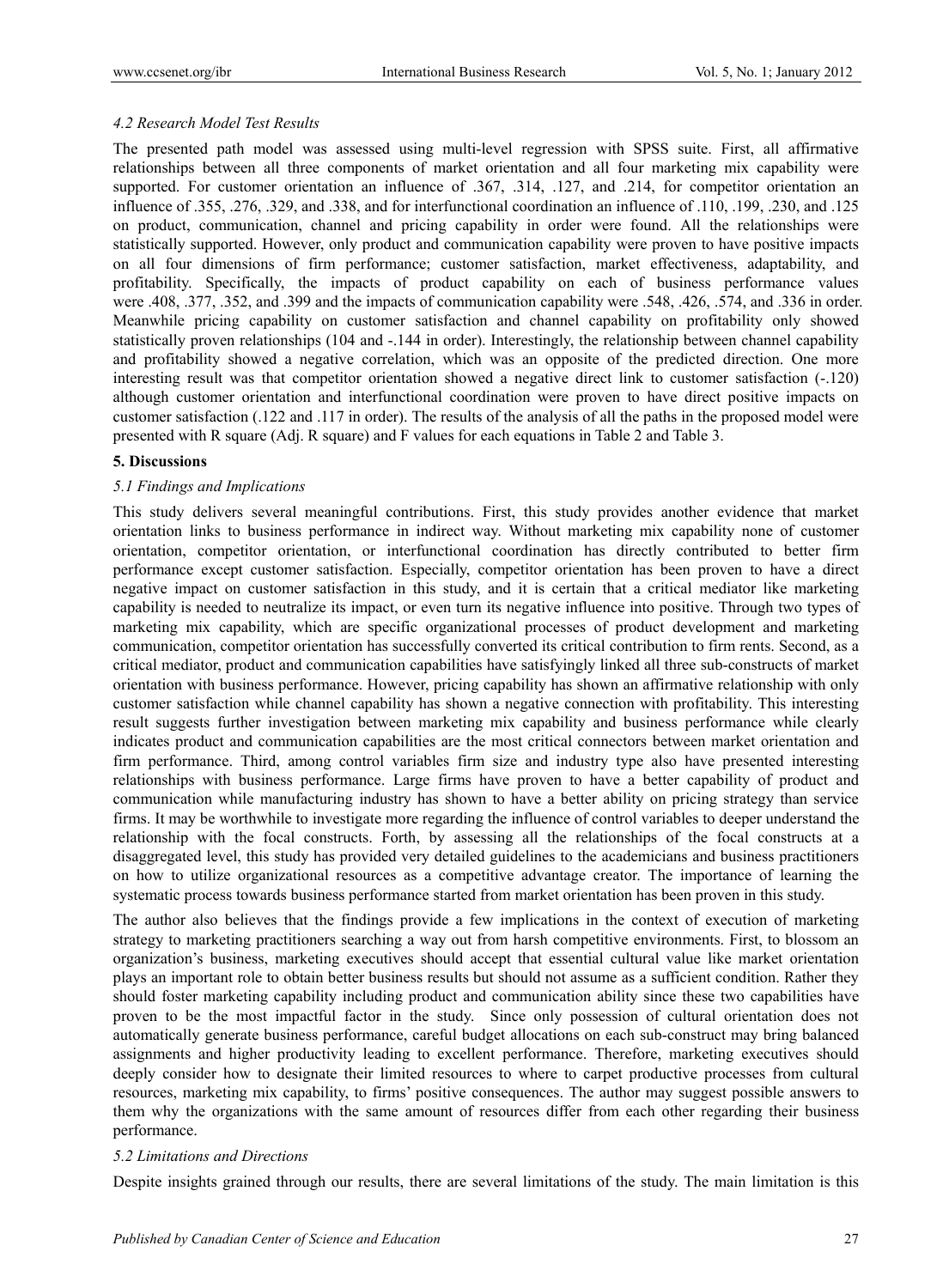research was conducted with the survey responses provided by one key informant per firm or business unit. Although such an approach has long been fruitfully used in strategy research (Hult, Ketchen, and Slater, 2005), using multiple informants might be recommended for further research. Second, though the author designed the research avoiding any possible bias incidence, it may be impossible not to accept that there is still a chance. Specifically, subjective measures of organizational performance from managerial professionals were considered to be consistent with objective performance (e.g., Naman and Slevin 1993) but objective scales may be needed to consolidate the results. Further, this study did not investigate the interrelationships among sub-constructs themselves. The author did not offer a specific hypothesis, but expects that each of components will be significantly related to each other. Additional research might explore more complete research regarding other paths of strategic orientations such as learning and technology orientation, to business performance with or without a mediator. Moreover, studies on how the relationships among focal constructs differ based on various contextual contexts including environmental turbulence and competitive intensity. In other words, further research might extend our hypotheses to different research domains with more fine-tuned constructs from multi informants across more various industries.

#### **References**

Amit, Raphael, & Paul J. H. Shoemaker. (1993). Strategic Assets and Organizational Rent. *Strategic Management Journal,* 14 (1), 33-46. http://dx.doi.org/10.1002/smj.4250140105

Armstrong, J. Scott, & Terry S. Overton. (1977). Estimating Non-response Bias in Mail Surveys. Journal *of Marketing Research*, 14 (August), 396-402. http://dx.doi.org/10.2307/3150783

Aziz, Norzalita Abd, & Norjaya Mohd Yassin. (2010). How Will Market Orientation and External Environment Influence the Performance among SMEs in the Agro-Food Sector in Malaysia? *International Business Research,* 3(3), 154-164.

Bagozzi, Richard P., & Youjae Yi. (1988). On the Evaluation of Structural Equation Models. *Journal of the Academy of Marketing Science*, 16 (1), 74-94. http://dx.doi.org/10.1007/BF02723327

Chang, Tung-lung. (1996). Cultivating Global Experience Curve Advatage on Technology and Marketing Capabilities. *International Marketing Review*, 13 (6), 22-42.

Day, G. S., & R. Wensley. (1988). Assessing Advantage: A Framework for Diagnosing Competitive Superiority. *Journal of Marketing,* 52(2), 1-20. http://dx.doi.org/10.2307/1251261

Day, G. S. (1994). The Capabilities of Market-Driven Organizations. *Journal of Marketing,* 58 (4), 37-52. http://dx.doi.org/10.2307/1251915

Deshpande, Rohit, John U Farley, & Frederick E. Jr. Webster (1989). Organizational Culture and Marketing: Defining the Research Agenda. *Journal of Marketing*, 53(1), 3-15. http://dx.doi.org/10.2307/1251521

Deshpande, Rohit, John U Farley, & Frederick E. Jr. Webster (1993). Corporate Culture, Customer Orientation, and Innovativeness in Japanese Firms: a Quadrad Analysis. *Journal of Marketing*, 57, 23-37. http://dx.doi.org/10.2307/1252055

Diamantopoulos, A., & S. Hart (1993). Linking Market Orientation and Company Performance: Preliminary Evidence on Kohli and Jaworski's Framework. *Journal of Strategic Marketing*, 1, 93-121. http://dx.doi.org/10.1080/09652549300000007

Douglas, SP., & CS Craig. (1983). *International Marketing Research.* Englewood Cliffs, (NJ): Prentice Hall.

Fornell, Claes, Michael D. Johnson, Eugene W. Anderson, Jae-sung Cha, & Barbara Everett Bryant (1996). The American Customer Satisfaction Index: Nature, Purpose, and Findings. *Journal of Marketing,* 60, 7-18. http://dx.doi.org/10.2307/1251898

Gatignon, Hubert, & Jean-Marc Xuereb. (1997). Strategic Orientation of the Firm and New Product Performance. *Journal of Marketing Research*, 34, 77-90. http://dx.doi.org/10.2307/3152066

Greenley, Gordon E. (1995). Forms of Market Orientation in UK companies. *Journal of Management*, 32(1), 47-66.

Greenley, Gordon E., Graham J. Hooley, & ohn M. Rudd. (2005). Market Orientation in a Multiple Stakeholder Orientation Context: Implications for Marketing Capabilities and Assets. *Journal of Business Research*, 58(11), 1483-1494. http://dx.doi.org/10.1016/j.jbusres.2004.07.004

Grinstein A. (2008). The Relationships between Market Orientation and Alternative Strategic Orientations: A Meta-analysis. *European Journal of Marketing,* 42(1/2), 115-134. http://dx.doi.org/10.1108/03090560810840934

Han, Jin K., Kim, Namwoon, & Srivastava, Rajendra K. (1998). Market Orientation and Organizational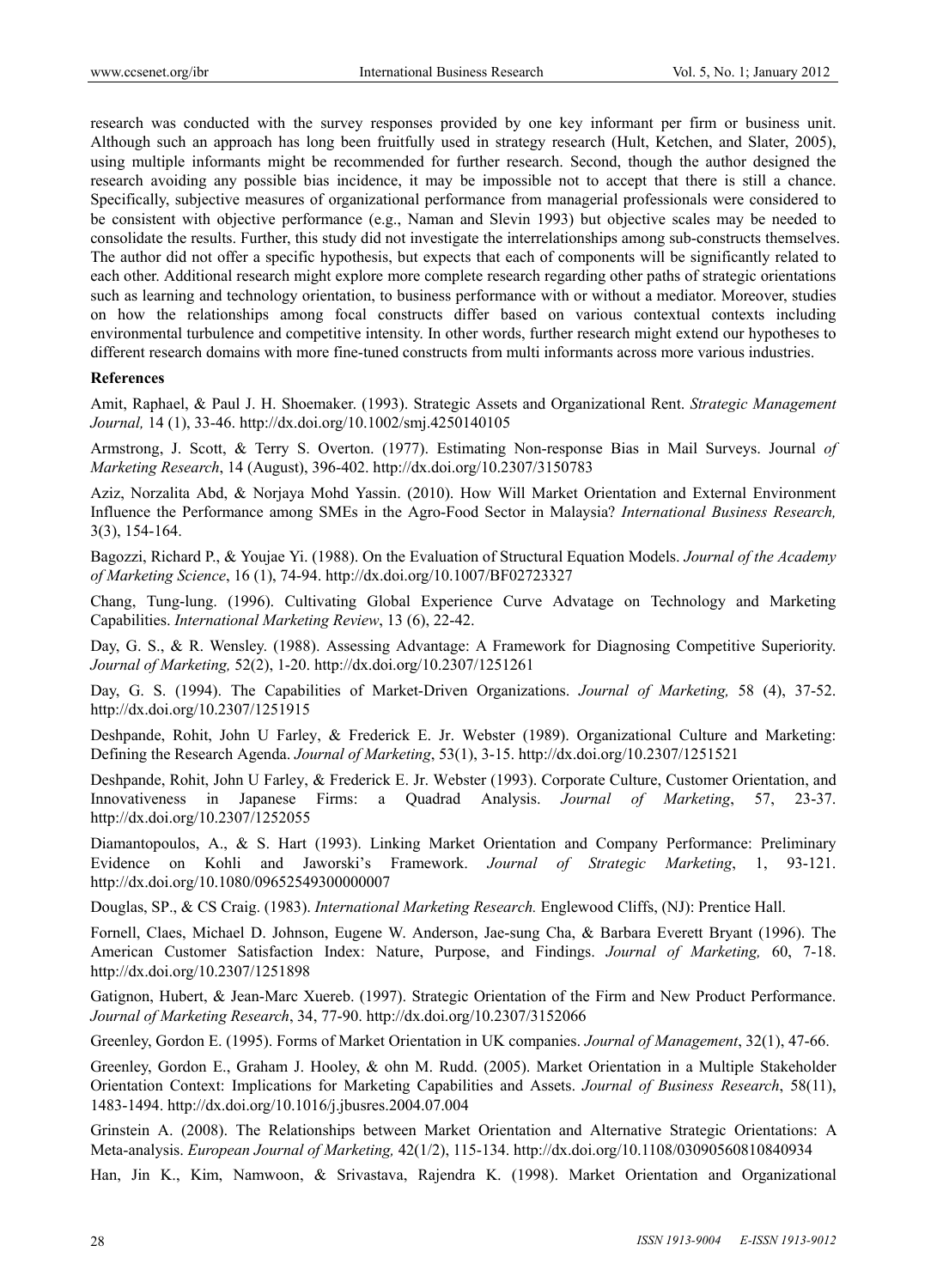Performance: Is Innovation the Missing Link? *Journal of Marketing*, 62, 30-45. http://dx.doi.org/10.2307/1252285

Homburg, Christian, & Pflesser Christian. (2000). A Multiple-Layer Model of Market-Oriented Organizational Culture: Measurement Issues and Performance Outcomes. *Journal of Marketing Research,* 37(4), 449-462. http://dx.doi.org/10.1509/jmkr.37.4.449.18786

Hult, G. Tomas M., & David J. Ketchen Jr. (2001). Does Market Orientation Matter?: A Test of the Relationship between Positional Advantage and Performance. *Strategic Management Journal*, 22(9), 899-906. http://dx.doi.org/10.1002/smj.197

Hult, G. Tomas M., David J. Ketchen Jr, & Stanley F. Slater. (2005). Market Orientation and Performance: An Integration of Disparate Approaches. *Strategic Management Journal*, 26(12), 1173-1181. http://dx.doi.org/10.1002/smj.494

Hunt, S. D., & Morgan, R. M. (1995). The Comparative Advantage Theory of Competition. *Journal of Marketing*, 59, 1-15. http://dx.doi.org/10.2307/1252069

Jaworski, Bernard J., & Ajay K. Kohli. (1993). Market Orientation: Antecedents and Consequences. *Journal of Marketing,* 57, 53-70. http://dx.doi.org/10.2307/1251854

Kaplan, Robert S. David, & P. Norton (1996). Using the Balanced Scorecard as a Strategic Management System. *Harvard Business Review*, January-February, 75-85.

Kirca, Ahmet H, Satish Jayachandran, & William O. Bearden. (2005). Market Orientation: A Meta-Analytic Review and Assessment of Its Antecedents and Impact on Performance. *Journal of Marketing*, 69(2), 24-41. http://dx.doi.org/10.1509/jmkg.69.2.24.60761

Kohli, A. K., & B. J. Jaworski (1990). Market Orientation: the Construct, Research Propositions, and Managerial Implications. *Journal of Marketing,* 54 (April), 1-18. http://dx.doi.org/10.2307/1251866

Lukas, Bryan A., & O. C. Ferrell (2000). The Effect of Market Orientation on Product Innovation. *Journal of the Academy of Marketing Science,* 28(2), 239-247. http://dx.doi.org/10.1177/0092070300282005

Mahmoud, Mohammed Abdulai. (2011). Market Orientation and Business Performance among SMEs in Ghana, *International Business Research,* 4(1), 241-251.

Moore, Marguerite, & Ann Fairhurst. (2003). Marketing Capabilities and Firm Performance in Fashion Marketing. *Journal of Fashion Marketing and Management*, 7(4), 386-397. http://dx.doi.org/10.1108/13612020310496976

Morgan, Neil A., Bruce H. Clark, & Richard A. Gooner. (2002). Marketing Productivity, Marketing Audits, and Systems for Marketing Performance Assessment: Integrating Multiple Perspectives. *Journal of Business Research,* 55(5), 363-375. http://dx.doi.org/10.1016/S0148-2963(00)00162-4

Morgan, Neil A., D. W. Vorhies, & Charlotte H. Mason (2009). Market Orientation, Marketing Capabilities, and Firm Performance. *Strategic Management Journal*, 30(8), 909-920. http://dx.doi.org/10.1002/smj.764

Naman John L., & Slevin Dennis P. (1993). Entrepreneurship and the Concept of Fit: A Model and Empirical Tests. *Strategic Management Journal*, 14(2), 137-153. http://dx.doi.org/10.1002/smj.4250140205

Narver, John C., & Stanley F. Slater. (1990). The Effect of a Market Orientation on Business Profitability. *Journal of Marketing,* 54 (October), 20-35. http://dx.doi.org/10.2307/1251757

Nobel, C. H., R. K. Sinha, & A. Kumar. (2002). Market Orientation and Alternative Strategic Orientations: A Longitudinal Assessments of Performance Implications. *Journal of Marketing,* 66(4), 25-39. http://dx.doi.org/10.1509/jmkg.66.4.25.18513

Nunnally, J. C. (1978). *Psychometric Theory.* New York: McGraw Hill.

O'Cass, Aron, & Jay Weerawardena. (2010). The Effects of Perceived Industry Competitive Intensity and Marketing-related Capabilities: Drivers of Superior Brand Performance. *Industrial Marketing Management*, 39(4), 571-581. http://dx.doi.org/10.1016/j.indmarman.2009.04.002

Podsakoff, Philip M., S. B. MacKenzie, J. Lee, & N. P. Podsakoff. (2003). Common Method Biases in Behavioral Research: A Critical Review of the Literature and Recommended Remedies. *Journal of Applied Psychology*, 88(5), 879-903. http://dx.doi.org/10.1037/0021-9010.88.5.879

Pelham, A. M. (1997). Market Orientation and Performance: the Moderating Effects of Product and Customer Differentiation. *Journal of Business & Industrial Marketing,* 12(5), 276-296. http://dx.doi.org/10.1108/08858629710183257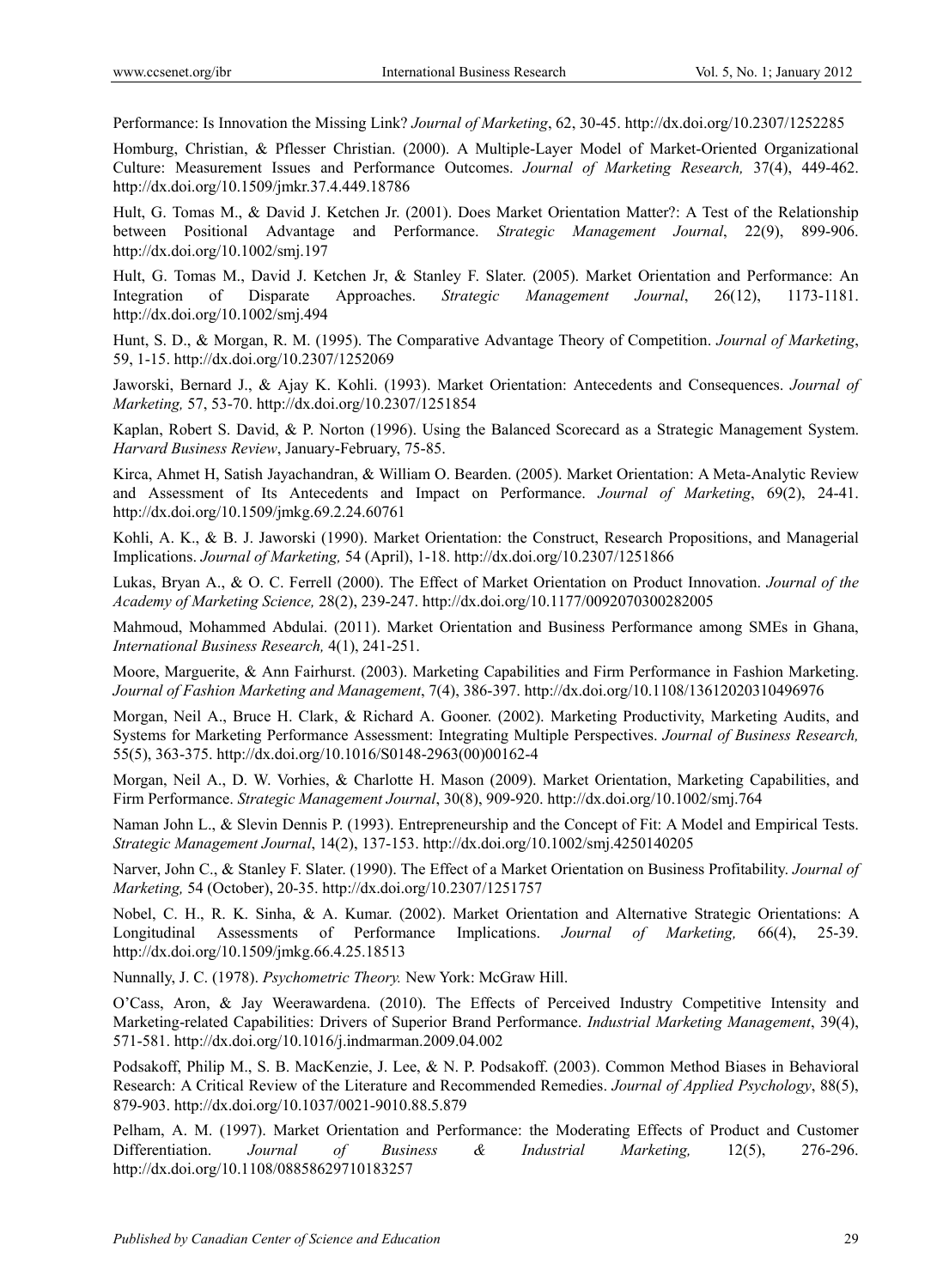Porter, M. E. (1985). *Competitive Advantage.* Free Press, New York.

Ruekert, R. W. (1992). Developing a Market Orientation: An Organizational Strategy Perspective. *International Journal of Research in Marketing*, 9, 225–245. http://dx.doi.org/10.1016/0167-8116(92)90019-H

Ruekert R. W., Walker O. C., & Roering K. J. (1985). The Organization of Marketing Activities: A Contingency Theory of Structure and Performance. *Journal of Marketing*, 49 (Winter), 13–25. http://dx.doi.org/10.2307/1251172

Sohyoun Shin, Sungho Lee, & Seoil Chaiy. (2009). The Roles of Learning Orientation and Market Orientation in Driving Marketing Capabilities and Firm Performance. *2009 Korean Academy of Marketing Science Spring International Conference and Fashion Marketing Symposium.*

Siguaw. J. A., Simpson, P. M., & Baker, T. L. (1998). Effect of Supplier Market Orientation on Distributor Market Orientation and the Cannel Relationship: The Distributor Perspective. *Journal of Marketing*, 62(3), 99-111. http://dx.doi.org/10.2307/1251746

Slater, Stanley F., & John C. Narver. (1994). Does Competitive Environment Moderate the Market Orientation– Performance Relationship? *Journal of Marketing,* 58(1), 46– 55. http://dx.doi.org/10.2307/1252250

Slater, Stanley F., & John C. Narver. (2000). The Positive Effect of a Market Orientation on Business Profitability: A Balanced Replication. *Journal of Business Research,* 48, 69–73. http://dx.doi.org/10.1016/S0148-2963(98)00077-0

Tsai, M., & Shih, C. (2004). The impact of Marketing Knowledge among Managers on Marketing Capabilities and Business Performance. *International Journal of Management*, 21(4), 524-530.

Vorhies, Douglas W., & Neil A. Morgan. (2003). A Configuration Theory Assessment of Marketing Organization Fit with Business Strategy and Its Relationship with Marketing Performance. *Journal of Marketing*, 67(1), 100-115. http://dx.doi.org/10.1509/jmkg.67.1.100.18588

Vorhies, Douglas W., & Neil A. Morgan. (2005). Benchmarking Marketing Capabilities for Sustainable Competitive Advantage. *Journal of Marketing*, 69(1), 80-94. http://dx.doi.org/10.1509/jmkg.69.1.80.55505

Weerawardena, Jay. (2003). The Role of Marketing Capability in Innovation-based Competitive Strategy. *Journal of Strategic Marketing*, 11, 15-35. http://dx.doi.org/10.1080/0965254032000096766

Wei, Yinghong, & Neil A. Morgan. (2004). Supportiveness of Organizational Climate, Market Orientation, and New Product Performance in Chinese Firms. *Journal of Product Innovation Management*, 21, 375–388. http://dx.doi.org/10.1111/j.0737-6782.2004.00092.x

Zhou, Kevin Zheng, & Caroline Bingxin Li. (2010). How Strategic Orientations Influence the Building of Dynamic Capability in Emerging Economies. *Journal of Business Research,* 63(3), 224-231. http://dx.doi.org/10.1016/j.jbusres.2009.03.003

Zhou, Kevin Zheng, ulie Juan Le, Nan Zhou, & henting Su. (2008). Market Orientation, Job Satisfaction, Product Quality, and Firm Performance Evidence from China. *Strategic Management Journal,* 29, 985–1000. http://dx.doi.org/10.1002/smj.700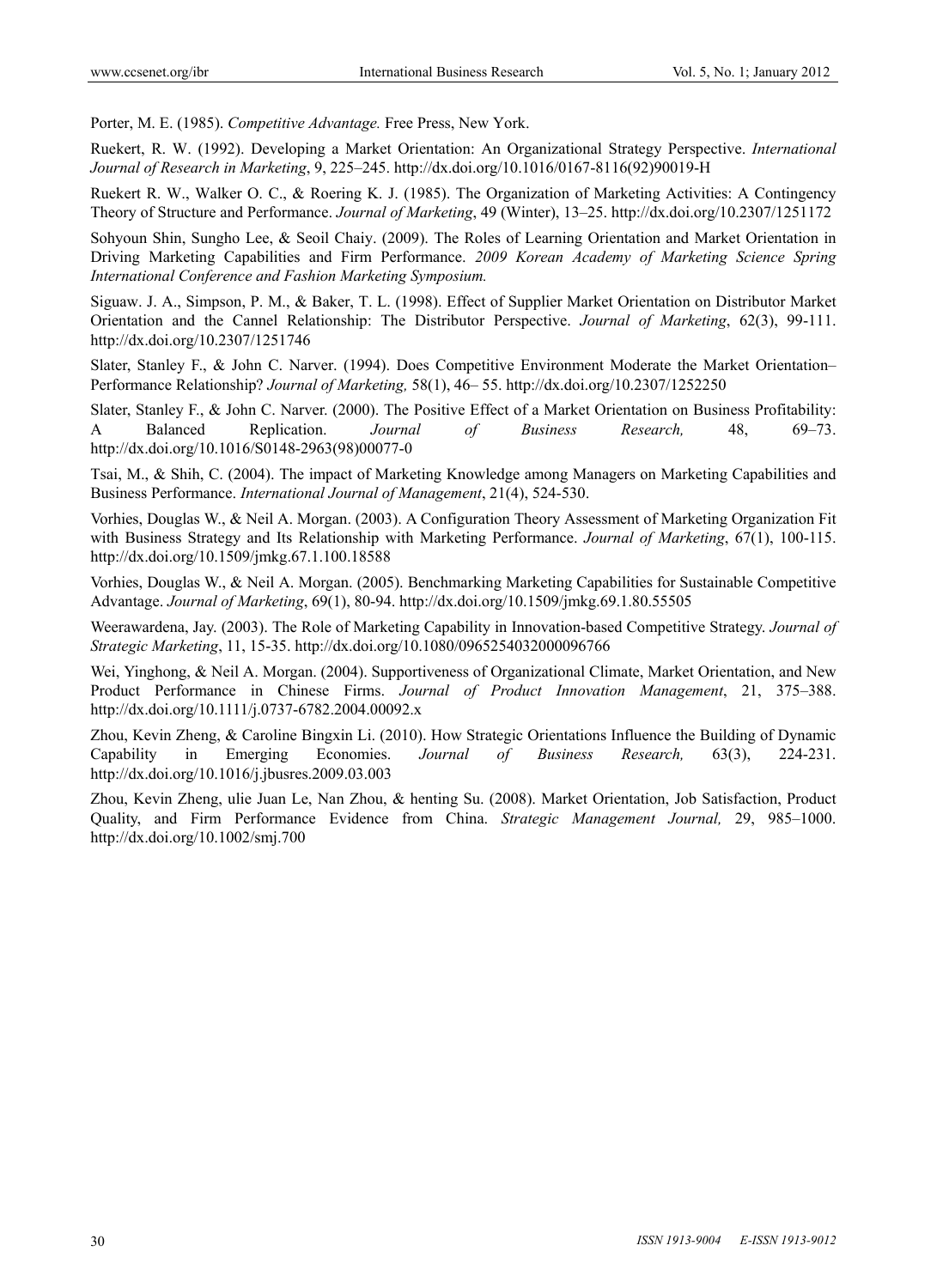Table 1. Demographic Characteristics of the Sample

| Items                 |                            | Frequency            | Percentage (%) |  |
|-----------------------|----------------------------|----------------------|----------------|--|
| Function              | Marketing                  | 47                   | 16.5           |  |
|                       | <b>Sales</b>               | 52                   | 18.2           |  |
|                       | Strategy/Business Planning | 48                   | 16.8           |  |
|                       | R&D                        | 50                   | 17.5           |  |
|                       | General Management         | 26                   | 9.1            |  |
|                       | Others                     | 62                   | 21.75          |  |
|                       | Total                      | 285                  | 100.0          |  |
| Title                 | Vice President/Director    | 3                    | 1.1            |  |
|                       | General Manager            | 41                   | 14.4           |  |
|                       | Manager/Assistant Manager  | 131                  | 46.0           |  |
|                       | Senior Staff               | 106                  | 37.2           |  |
|                       | Missing                    | 4                    | 1.4            |  |
|                       | Total                      | 285                  | 100.0          |  |
| Type of Firm Business | Manufacturing              | 107                  | 37.5           |  |
|                       | Service                    | 104                  | 36.5           |  |
|                       | Others                     | 74                   | 26.0           |  |
|                       | Total                      | 285                  | 100.0          |  |
| Working Year          | Mean (Std. Deviation)      | 6.36(4.89)           |                |  |
| Firm Age              | Mean (Std. Deviation)      | 27.01 (19.25)        |                |  |
| Firm Sales            | Mean (Std. Deviation)      | 90289091 (693149.54) |                |  |
| Firm Size             | Mean (Std. Deviation)      | 8052.11 (22811.80)   |                |  |
| (or Unit Size)        |                            |                      |                |  |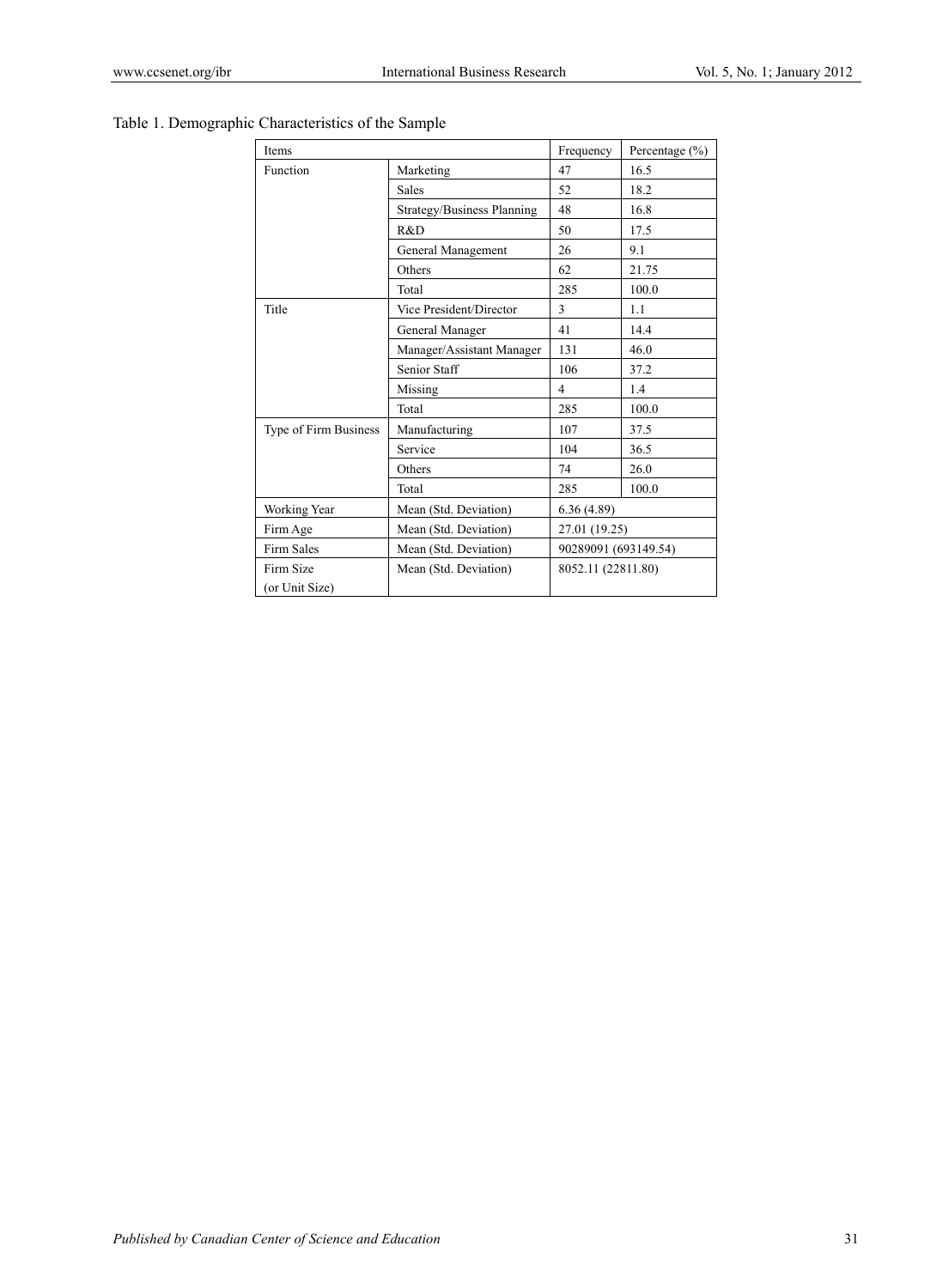# Table 2. Confirmatory Factor Analysis (CFA) Results

|                              | Measures                    | $\mathbf{1}$ | $\sqrt{2}$ | $\mathfrak{Z}$ | $\overline{4}$ | $\sqrt{5}$ | 6       | $\boldsymbol{7}$ | $\,$ 8 $\,$ | 9       | 10      | 11      |
|------------------------------|-----------------------------|--------------|------------|----------------|----------------|------------|---------|------------------|-------------|---------|---------|---------|
| <b>Customer Orientation</b>  | CO1                         | .88          |            |                |                |            |         |                  |             |         |         |         |
|                              | CO <sub>2</sub>             | .89          |            |                |                |            |         |                  |             |         |         |         |
|                              | CO <sub>3</sub>             | $.81\,$      |            |                |                |            |         |                  |             |         |         |         |
|                              | CO <sub>4</sub>             | .73          |            |                |                |            |         |                  |             |         |         |         |
| Competitor Orientation       | PO1                         |              | .65        |                |                |            |         |                  |             |         |         |         |
|                              | PO <sub>2</sub>             |              | .86        |                |                |            |         |                  |             |         |         |         |
|                              | PO <sub>3</sub>             |              | $.71\,$    |                |                |            |         |                  |             |         |         |         |
|                              | PO <sub>4</sub>             |              | .75        |                |                |            |         |                  |             |         |         |         |
| Interfunctional Coordination | ItF1                        |              |            | .82            |                |            |         |                  |             |         |         |         |
|                              | ItF <sub>2</sub>            |              |            | .89            |                |            |         |                  |             |         |         |         |
|                              | ItF3                        |              |            | $.85\,$        |                |            |         |                  |             |         |         |         |
|                              | ItF4                        |              |            | .80            |                |            |         |                  |             |         |         |         |
| Product Capability           | PC1                         |              |            |                | $.83\,$        |            |         |                  |             |         |         |         |
|                              | PC <sub>2</sub>             |              |            |                | $.70\,$        |            |         |                  |             |         |         |         |
|                              | PC3                         |              |            |                | .75            |            |         |                  |             |         |         |         |
|                              | PC4                         |              |            |                | $.77\,$        |            |         |                  |             |         |         |         |
| Communication Capability     | CoC1                        |              |            |                |                | $.88\,$    |         |                  |             |         |         |         |
|                              | CoC2                        |              |            |                |                | .89        |         |                  |             |         |         |         |
|                              | CoC3                        |              |            |                |                | $.86\,$    |         |                  |             |         |         |         |
|                              | CoC4                        |              |            |                |                | .79        |         |                  |             |         |         |         |
|                              | CoC5                        |              |            |                |                | $.80\,$    |         |                  |             |         |         |         |
| Channel Capability           | ChC1                        |              |            |                |                |            | .77     |                  |             |         |         |         |
|                              | ChC2                        |              |            |                |                |            | .83     |                  |             |         |         |         |
|                              | ChC <sub>3</sub>            |              |            |                |                |            | .90     |                  |             |         |         |         |
|                              | ChC4                        |              |            |                |                |            | .87     |                  |             |         |         |         |
|                              | ChC5                        |              |            |                |                |            | .79     |                  |             |         |         |         |
| Pricing Capability           | PC1                         |              |            |                |                |            |         | .87              |             |         |         |         |
|                              | PC2                         |              |            |                |                |            |         | .85              |             |         |         |         |
|                              | PC3                         |              |            |                |                |            |         | .84              |             |         |         |         |
|                              | PC4                         |              |            |                |                |            |         | .84              |             |         |         |         |
|                              | PC5                         |              |            |                |                |            |         | .77              |             |         |         |         |
| Customer Satisfaction        | $\mathbf{C}\mathbf{S}1$     |              |            |                |                |            |         |                  | .92         |         |         |         |
|                              | $\mathop{\rm CS2}\nolimits$ |              |            |                |                |            |         |                  | .94         |         |         |         |
|                              | CS3                         |              |            |                |                |            |         |                  | .89         |         |         |         |
|                              | CS <sub>4</sub>             |              |            |                |                |            |         |                  | $.74\,$     |         |         |         |
| Market Effectiveness         | ME1                         |              |            |                |                |            |         |                  |             | $.88\,$ |         |         |
|                              | ME2                         |              |            |                |                |            |         |                  |             | .95     |         |         |
|                              | ME3                         |              |            |                |                |            |         |                  |             | .85     |         |         |
|                              | $\rm ME4$                   |              |            |                |                |            |         |                  |             | .74     |         |         |
| Adaptability                 | ${\sf AP1}$                 |              |            |                |                |            |         |                  |             |         | $.88\,$ |         |
|                              | ${\sf AP2}$                 |              |            |                |                |            |         |                  |             |         | $.89\,$ |         |
|                              | AP3                         |              |            |                |                |            |         |                  |             |         | $.89\,$ |         |
| Profitability                | P1                          |              |            |                |                |            |         |                  |             |         |         | .90     |
|                              | $\mathbf{P2}$               |              |            |                |                |            |         |                  |             |         |         | .90     |
|                              | P3                          |              |            |                |                |            |         |                  |             |         |         | $.89\,$ |
| Cronbach's Alpha             |                             | .90          | .83        | .91            | $.85\,$        | .93        | $.92\,$ | $.92\,$          | .94         | .91     | .91     | .93     |
| Mean                         |                             | 5.61         | 4.93       | 4.55           | 4.91           | 4.51       | 4.85    | 4.85             | 4.97        | 4.68    | 4.49    | 4.68    |
| Standard deviation           |                             | 1.16         | 1.21       | 1.12           | 1.16           | $1.31\,$   | 1.11    | 1.85             | 1.24        | 1.24    | 1.34    | 1.38    |